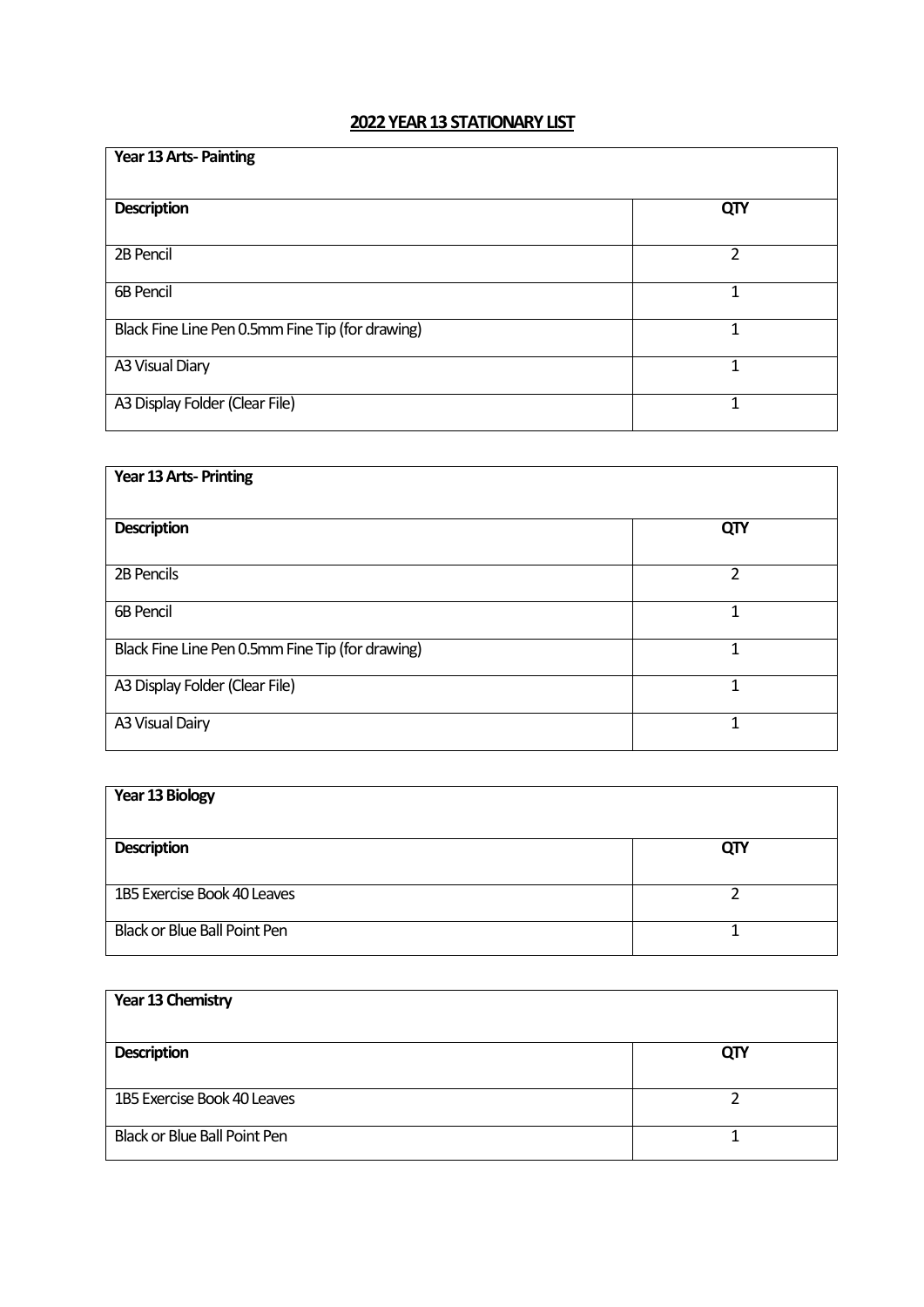| Year 13 Computing & Digital Technology |     |
|----------------------------------------|-----|
| <b>Description</b>                     | QTY |
| Flash Drive 16GB                       |     |
| Black ball point pen                   |     |

| Year 13 Costume Design (Fabric, materials, make up, etc may need to be purchased throughout the year) |     |
|-------------------------------------------------------------------------------------------------------|-----|
| <b>Description</b>                                                                                    | QTY |
| 2B Pencils                                                                                            | 3   |
| <b>4B Pencils</b>                                                                                     | 3   |
| <b>Coloured Pencil Set</b>                                                                            | 1   |
| <b>Black or Blue Ball Point Pens</b>                                                                  | 3   |
| A4 Display Folder (Clear File)                                                                        |     |

| Year 13 Design                       |              |
|--------------------------------------|--------------|
| <b>Description</b>                   | QTY          |
| 2B Pencils                           | 3            |
| <b>4B Pencils</b>                    | 3            |
| <b>Black or Blue Ball Point Pens</b> | 3            |
| A4 or A3 Visual Diary                | $\mathbf{1}$ |
| A3 Display Folder (Clear File)       | 1            |
| USB Stick (16G)                      | 1            |

| Year 13 Drama                        |     |
|--------------------------------------|-----|
| <b>Description</b>                   | QTY |
| Loose Leaf Refill 40 Leaves          |     |
| <b>Black and Blue Ball Point Pen</b> |     |
| A4 Display Folder (Clear File)       |     |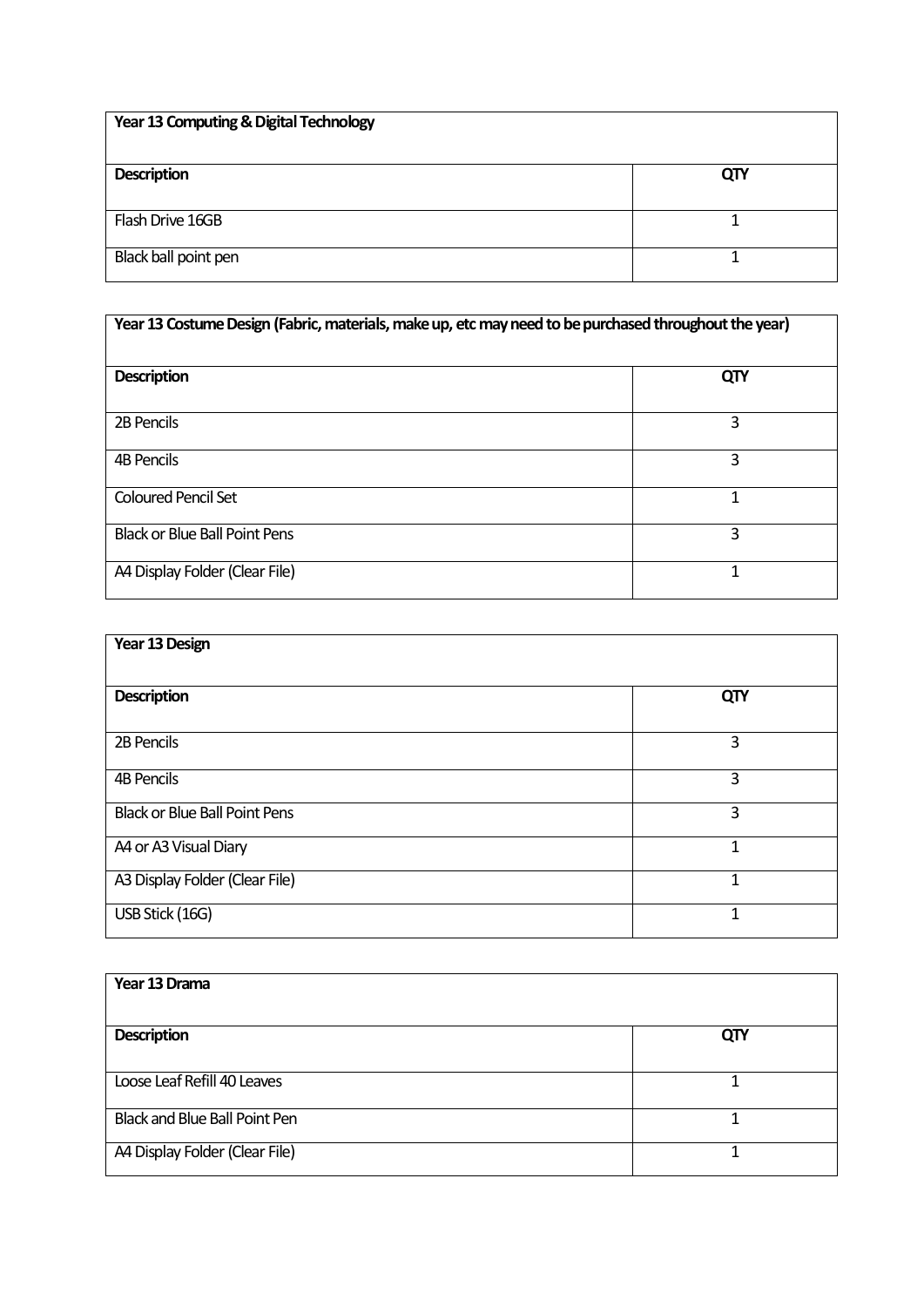| Year 13 English             |            |
|-----------------------------|------------|
| <b>Description</b>          | <b>QTY</b> |
| 1B5 Exercise Book 50 Leaves |            |
| Black or Blue point pen     |            |
| HB pencil                   |            |

| Year 13 Health & Development |     |
|------------------------------|-----|
| <b>Description</b>           | QTY |
| Loose Leaf Refill 50 Leaves  |     |
| Black or Blue point pen      |     |
| Highlighter                  | າ   |
| A4 Ring binder               | 1   |

| Year 13 History             |     |
|-----------------------------|-----|
| <b>Description</b>          | QTY |
| Loose Leaf Refill 50 Leaves |     |
| Black or Blue point pen     |     |

| <b>Year 13 Mathematics</b>      |     |
|---------------------------------|-----|
| <b>Description</b>              | QTY |
| A4 Exercise Book Quad 36 Leaves |     |
| Black or Blue Ball point pen    |     |
| HB pencil                       |     |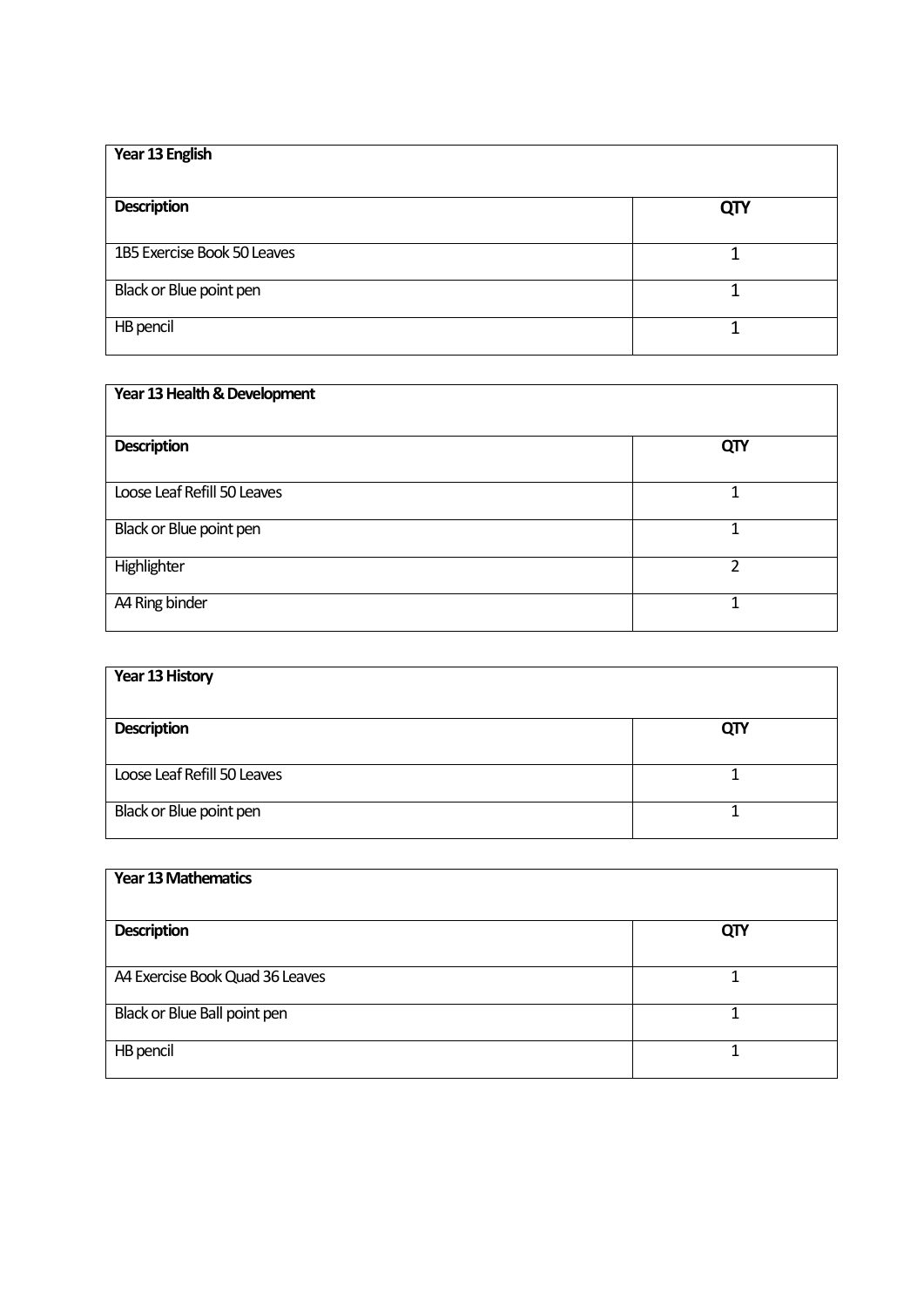| Year 13 Music                  |     |
|--------------------------------|-----|
| <b>Description</b>             | QTY |
| Loose Leaf Refill 50 Leaves    |     |
| Black or Blue point pen        |     |
| A4 Display Folder (Clear File) |     |

| Year 13 Photography                  |     |
|--------------------------------------|-----|
| <b>Description</b>                   | QTY |
| 2B Pencils                           | 3   |
| <b>4B Pencils</b>                    | 3   |
| <b>Black or Blue Ball Point Pens</b> | 3   |
| A4 or A3 Visual Diary                | 1   |
| A3 Display Folder (Clear File)       | 1   |
| USB Stick (16G)                      | 1   |

| Year 13 Physics              |     |
|------------------------------|-----|
| <b>Description</b>           | QTY |
| 15B Exercise Book 40 Leaves  |     |
| Black or Blue Ball Point Pen |     |

| Year 13 Science              |     |
|------------------------------|-----|
| <b>Description</b>           | QTY |
| 15B Exercise Book 40 Leaves  |     |
| Black or Blue Ball Point Pen |     |